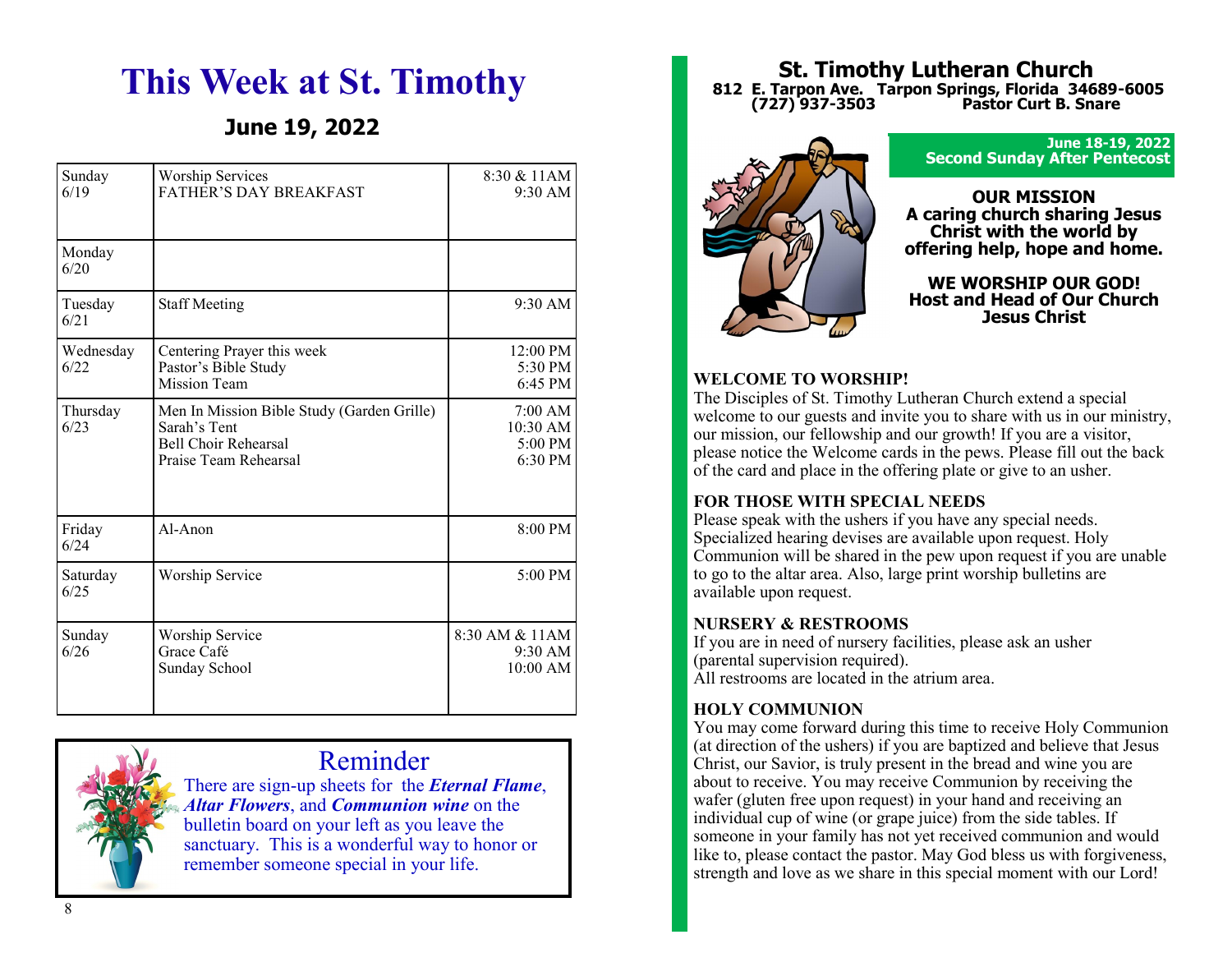### **PRELUDE**

### **INVOCATION**

Blessed be the holy Trinity, one God,  $\dagger$ full of compassion and mercy abounding in steadfast love. *Amen.*

### **CONFESSION AND FORGIVENESS**

Blessed be the holy Trinity,  $\dagger$  one God, whose steadfast love endures forever. *Amen.*

Let us confess our sin in the presence of God and of one another. *Silence is kept for reflection.*

#### Merciful God,

*we confess that we have not followed your path but have chosen our own way. Instead of putting others before ourselves, we long to take the best seats at the table. When met by those in need, we have too often passed by on the other side. Set us again on the path of life. Save us from ourselves and free us to love our neighbors. Amen.*

Hear the good news! God does not deal with us according to our sins but delights in granting pardon and mercy. In the name of Jesus Christ, your sins are forgiven. You are free to love as God loves. *Amen.*

### **ENTRANCE HYMN A Hymn of Glory Let Us Sing ELW 393**

#### **GREETING**

From God our Father and the Lord Jesus Christ grace and peace be with you all. *And also with you.*

### **HYMN OF PRAISE Page 169**

# **PRAYER OF THE DAY**

**O Lord God, we bring before you the cries of a sorrowing world. In your mercy set us free from the chains that bind us, and defend us from everything that is evil, through Jesus Christ, our Savior and Lord. Amen.**

# **MENMISSION**

*Sonrise group* **meets Thursdays at the Garden Grille @ 7:00 AM**

**COME AND JOIN US**



**Wednesday June 22nd, Gloria Bruns Celebration of Life service will be held here at St Timothy at 10:00 am.** Her burial service will be the following morning at Meadowlawn Cemetery at 9:00 am.



# **Happy Father's Day!**

Please join us for Father's Day Breakfast Sunday morning between services. Everyone is welcome!!

# **Centering Prayer Group On Zoom at noon**

**[https://us02web.zoom.us/j/85880536085?](https://us02web.zoom.us/j/85880536085?pwd=QUZCanJCVmdsejBhVXM4SXFhcndBdz09) [pwd=QUZCanJCVmdsejBhVXM4SXFhcndBdz09](https://us02web.zoom.us/j/85880536085?pwd=QUZCanJCVmdsejBhVXM4SXFhcndBdz09)**



Feel free to invite others!



Check out our website www.mylutheran.com Updated every week!

 **BELL Choir Practice THURSDAY 5:00 pm in the Choir Room. Try something new this summer and join us! No experience necessary.**

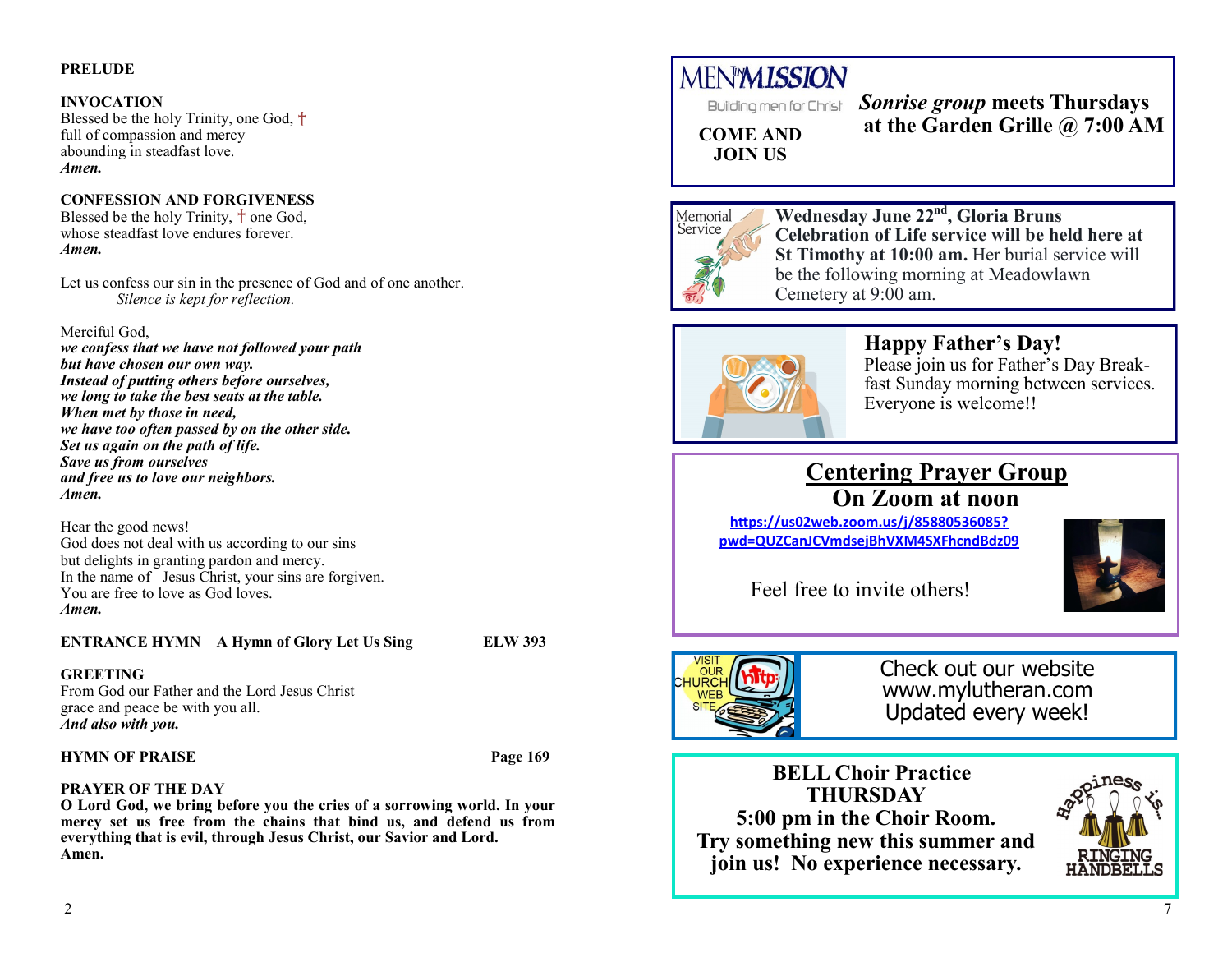

*Trust in him at all times, O people; pour out your hearts to him, for God is our refuge. Psalm 62:8*

| The Family of Rick Mendenhall                                                         | <b>Kelly Scala</b>                              |  |
|---------------------------------------------------------------------------------------|-------------------------------------------------|--|
| The Family of Gloria Bruns                                                            | Kristin                                         |  |
| The Family of Lorraine Jeffries                                                       | Lauren Edmons                                   |  |
| <b>Charles Benson</b>                                                                 | Mike Woodburn & Yvonne                          |  |
| Cheryl                                                                                | Norma & Family                                  |  |
| Chuck Anderson                                                                        | $\parallel$ Ray                                 |  |
| Darrel and Family<br>John Maccabee and family<br>Joyce Pierce<br>Judy Thomas<br>Kathy | Ronn Mouldenhauer<br><b>Shirley Shoup</b><br>T. |  |

### **Daily Scripture Readings (Week of June 20, 2022)**

| Mon. Psalm 64         |      | Thurs. Psalm 16        |
|-----------------------|------|------------------------|
| Job 18:1-21           |      | Leviticus $9:22-10:11$ |
| 1 Corinthians 1:18-31 |      | 2 Corinthians 13:5-10  |
| Tues. Psalm 64        | Fri. | Psalm 16               |
| Job 19:1-22           |      | 2 Kings 1:1-16         |
| Ephesians 2:11-22     |      | Galatians 4:8-20       |
| Wed. Psalm 64         | Sat. | Psalm 16               |
| Ezekiel 32:1-10       |      | Deut. 32:15-27, 39-43  |
| Luke 9:37-43a         |      | Luke 9:21-27           |

# amazonsmile

### **St Timothy Lutheran Church has registered with AmazonSmile**

charitable organization. Log-in and choose your organization. Here other intercessions may be offered. AmazonSmile is a simple and automatic way for you to support your favorite charitable organization every time you shop, at no cost to you. When you shop at [smile.amazon.com,](https://smile.amazon.com/) you'll find the exact same low prices, vast selection and convenient shopping experience as Amazon.com, with the added bonus that Amazon will donate a portion of the purchase price to your favorite

| PSALM                                    | Psalm 22:19-28                                                        |              |
|------------------------------------------|-----------------------------------------------------------------------|--------------|
| <b>SECOND READING:</b> Galatians 3:23-29 |                                                                       |              |
| <b>GOSPEL ACCLAMATION</b>                |                                                                       | Page 171     |
| GOSPEL                                   | Luke 8:26-39                                                          |              |
| <b>CHILDREN'S SERMON</b>                 |                                                                       |              |
|                                          | <b>HYMN OF THE DAY</b> Praise the One Who Breaks the Darkness ELW 843 |              |
| <b>SERMON</b>                            |                                                                       |              |
| <b>APOSTLE'S CREED</b>                   |                                                                       | (SEE SCREEN) |
| <b>THE PRAYERS</b>                       |                                                                       |              |

### **THE PRAYERS**

United in Christ and guided by the Spirit, we pray for the church, the creation, and all in need.

*A brief silence.*

**FIRST READING: Isaiah 65:1-9** 

Holy God, you hear the cries of those who seek you. Equip your church with evangelists who reveal the continuous call of your outstretched hands and your promises of a home in you. God of grace, *hear our prayer.*

You hear the cries of the earth. Restore places where land, air, and waterways have been harmed. Guide us to develop and implement sources of energy and food production that do not destroy the earth. God of grace, *hear our prayer.*

You hear the cries of those who are marginalized or cast out. On this Juneteenth observance, guide us continually toward the end of oppression in all its forms, especially white supremacy. Bring true freedom and human flourishing to all your beloved children. God of grace, *hear our prayer.*

You hear the cries of those who suffer. Come to the aid of all who are homeless, naked, hungry, and sick (especially). Bring peace to any experiencing mental illness, that they can clearly recognize your loving presence. God of grace, *hear our prayer.*

You hear the cries of those who celebrate and those who grieve on this Father's Day. Nurture mutual love and tender care in all relationships. Comfort those for whom this day brings sadness or longing. God of grace, *hear our prayer.*

*Here other intercessions may be offered.*